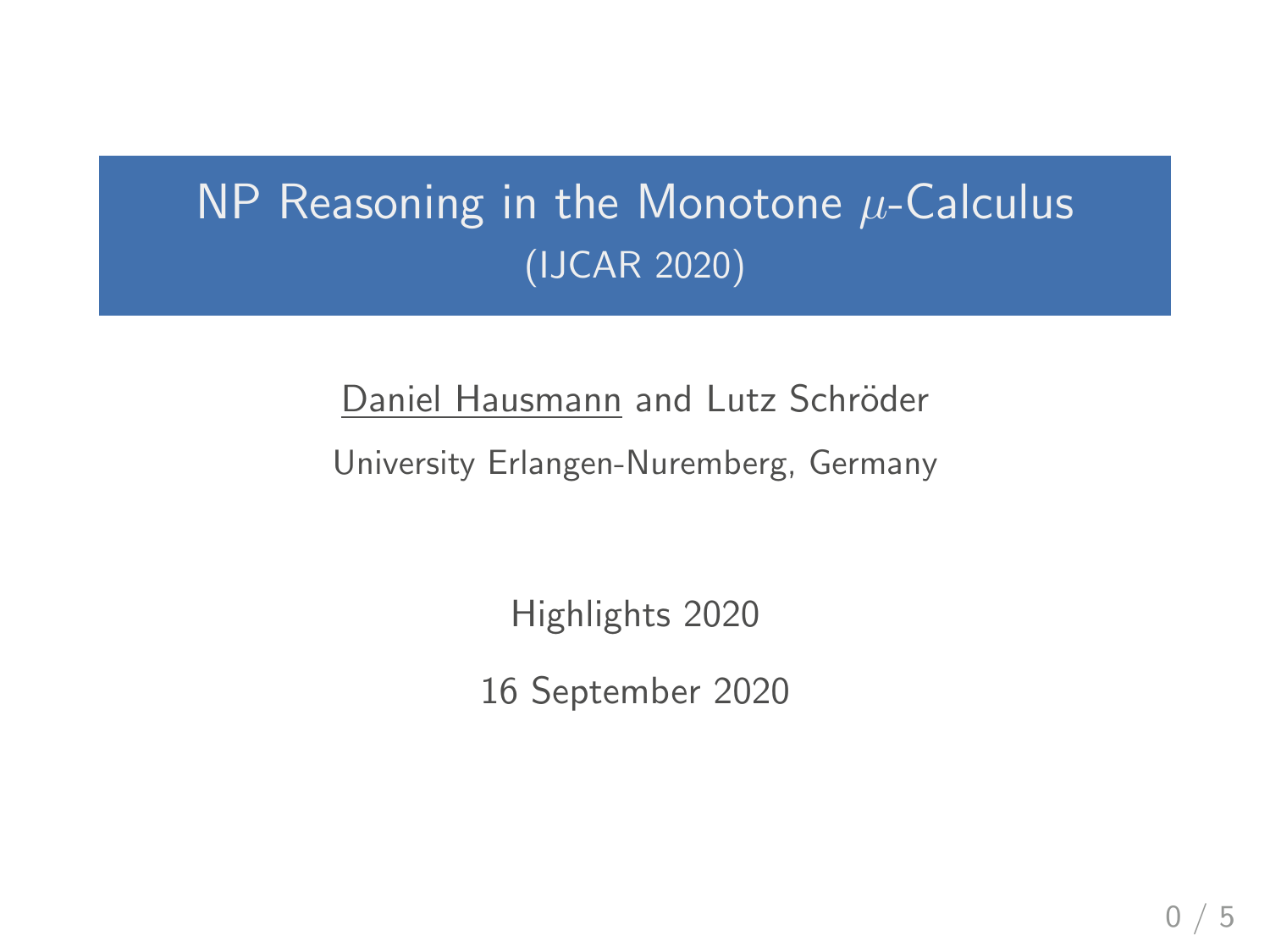Complexities of satisfiability checking for some modal logics:

- $\triangleright$  modal  $\mu$ -calculus / CTL EXPTIME
- ▶ monotone modal logic NP [Vardi, 1989]
- $\triangleright$  monotone  $\mu$ -calculus ?

 $\triangleright$  K PSPACE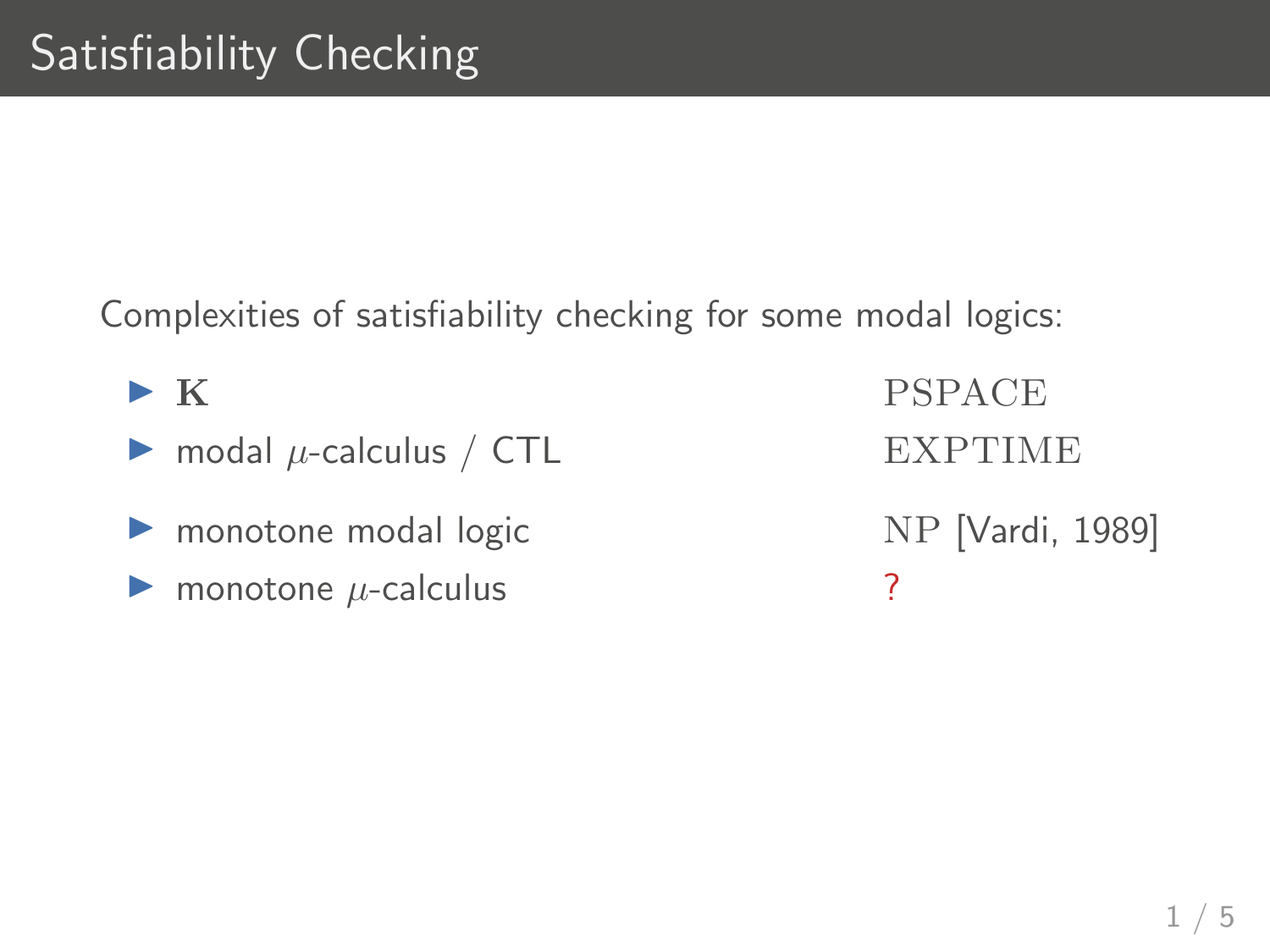Complexities of satisfiability checking for some modal logics:

 $\triangleright$  K PSPACE  $\triangleright$  modal  $\mu$ -calculus / CTL EXPTIME ▶ monotone modal logic NP [Vardi, 1989] ightharpoontone  $\mu$ -calculus NP [here]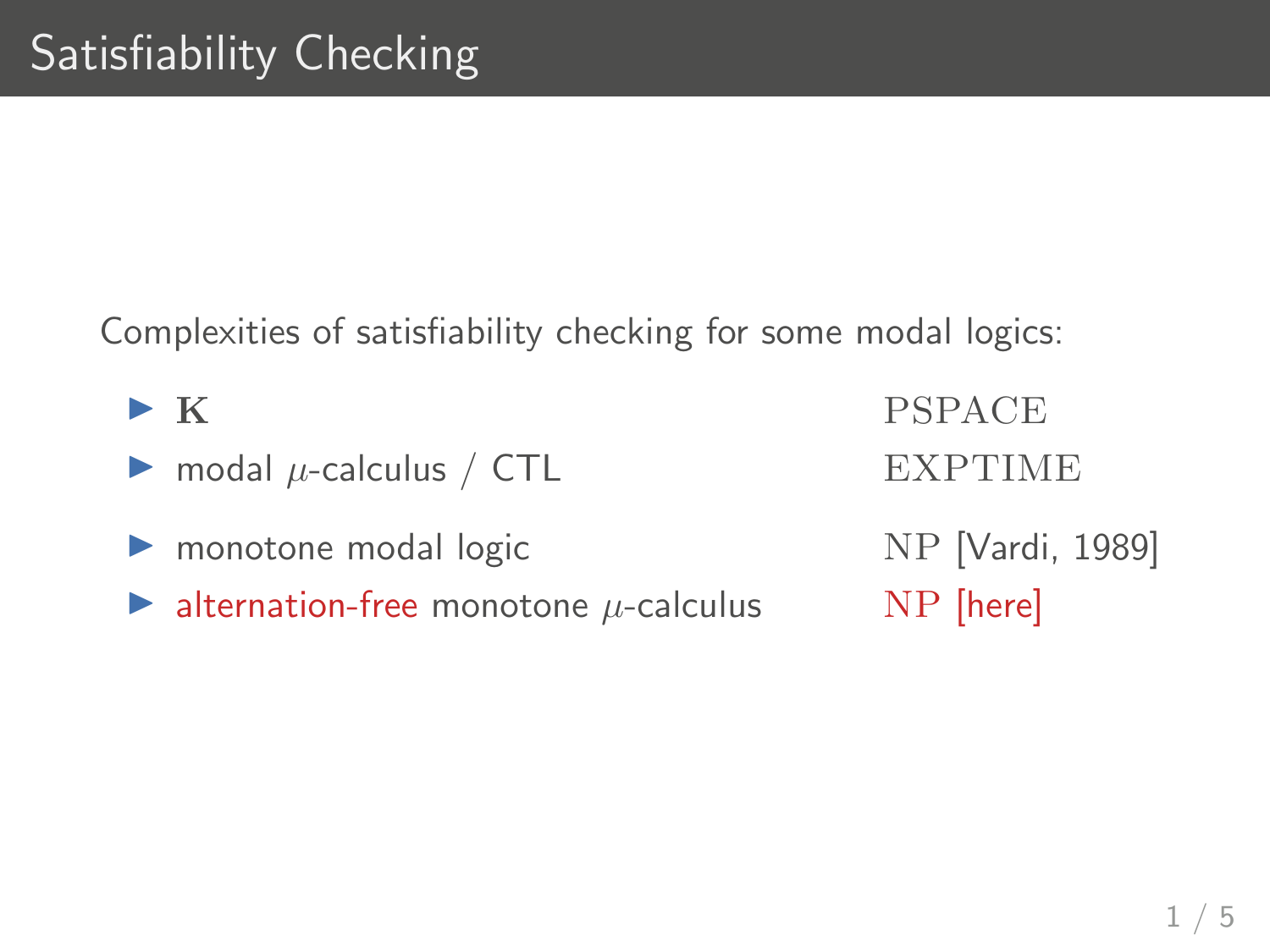Standard modal formulae, interpreted over neighbourhood structures  $M = (W, N, I)$  where

 $N:$  Act  $\times W \to \mathcal{P}(\mathcal{P}(W))$   $I:$  At  $\to \mathcal{P}(W)$ 

$$
\begin{aligned} [[a]\phi] &= \{ w \in W \mid \forall S \in N(a, w). S \cap [\![\phi]\!] \neq \emptyset \} \\ [\![\langle a \rangle \phi]\!] &= \{ w \in W \mid \exists S \in N(a, w). S \subseteq [\![\phi]\!] \} \end{aligned}
$$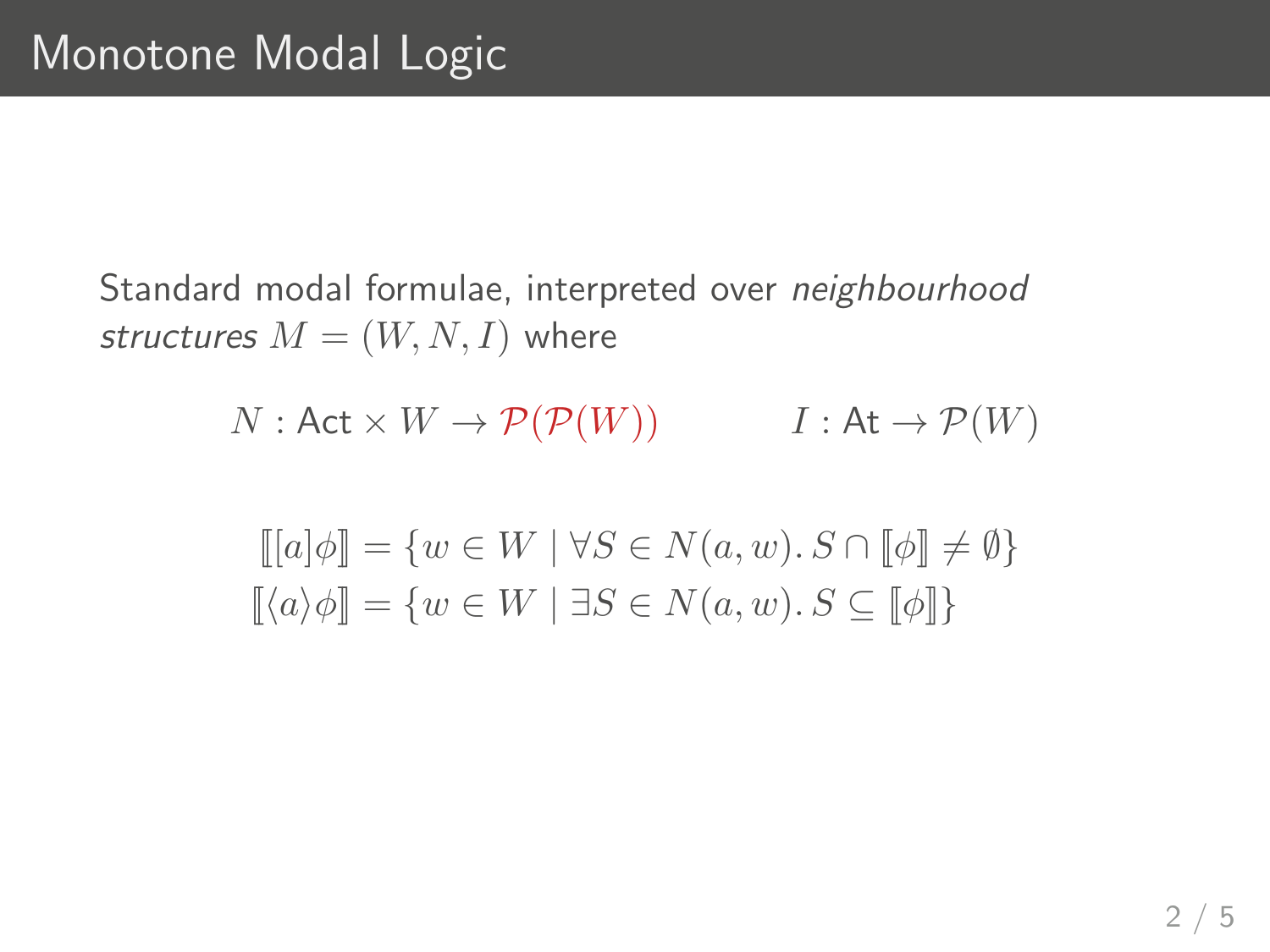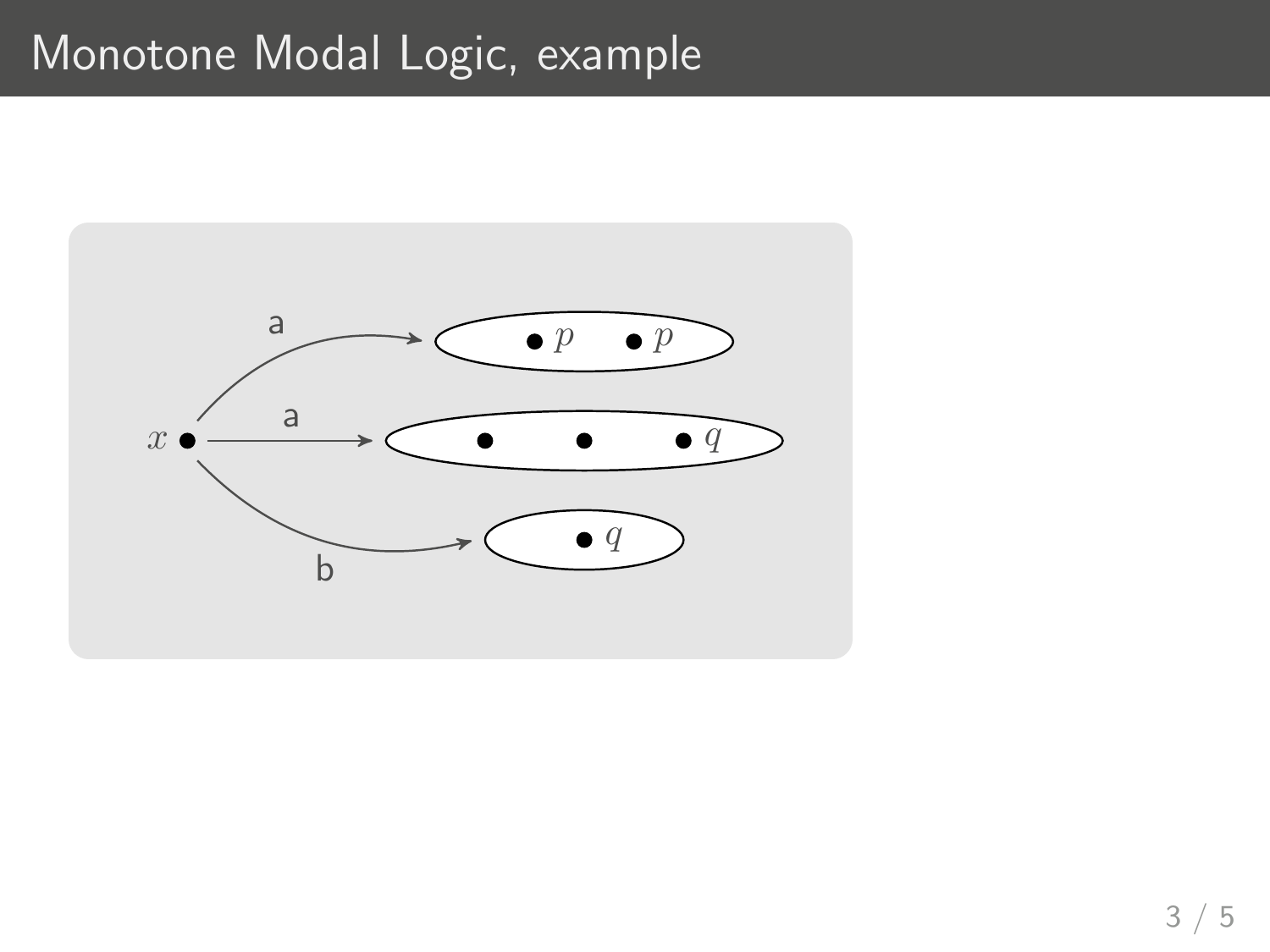

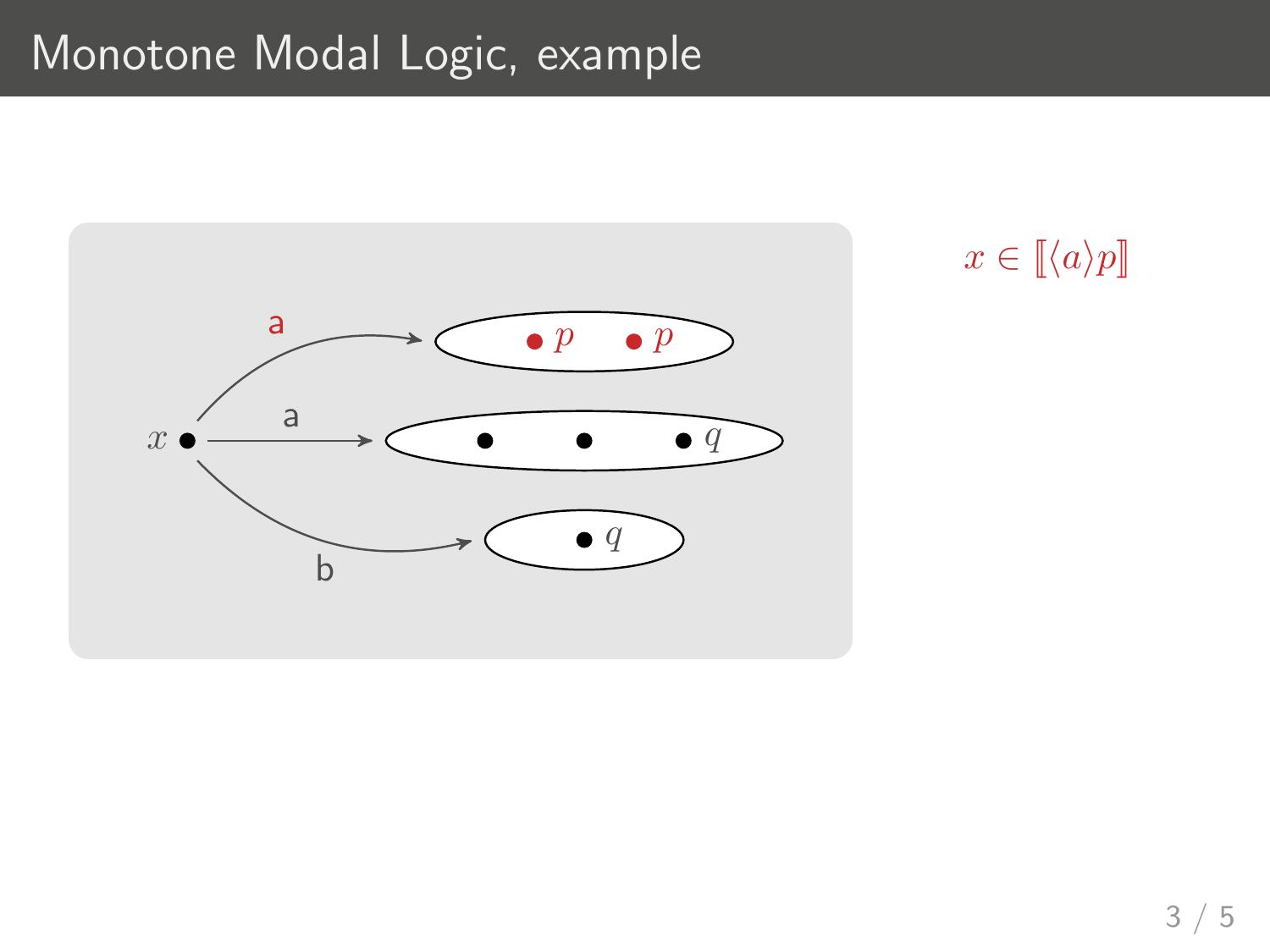

 $x \in \llbracket \langle a \rangle p \rrbracket$ 

#### $x \in \llbracket [a](p \vee q) \rrbracket$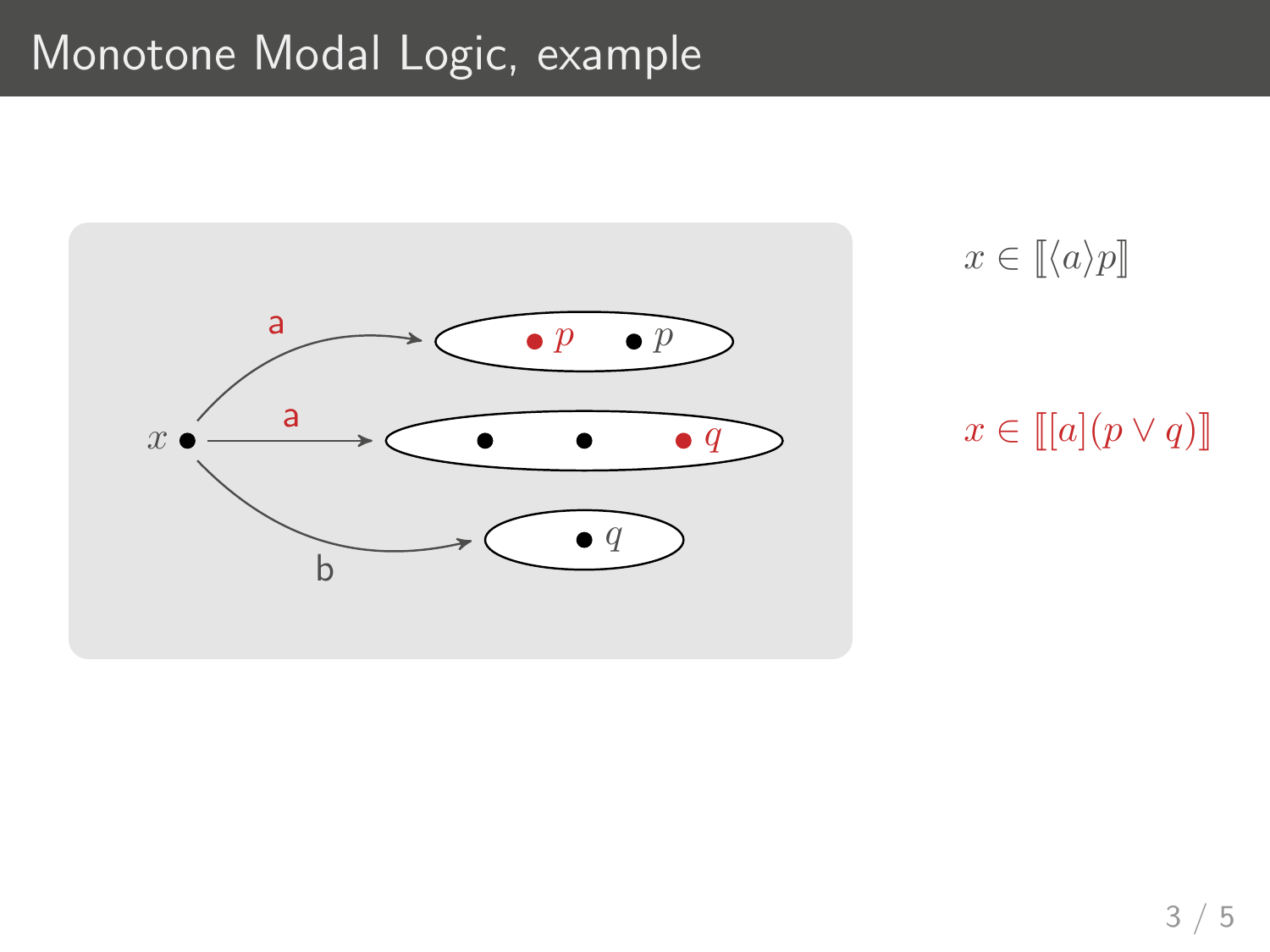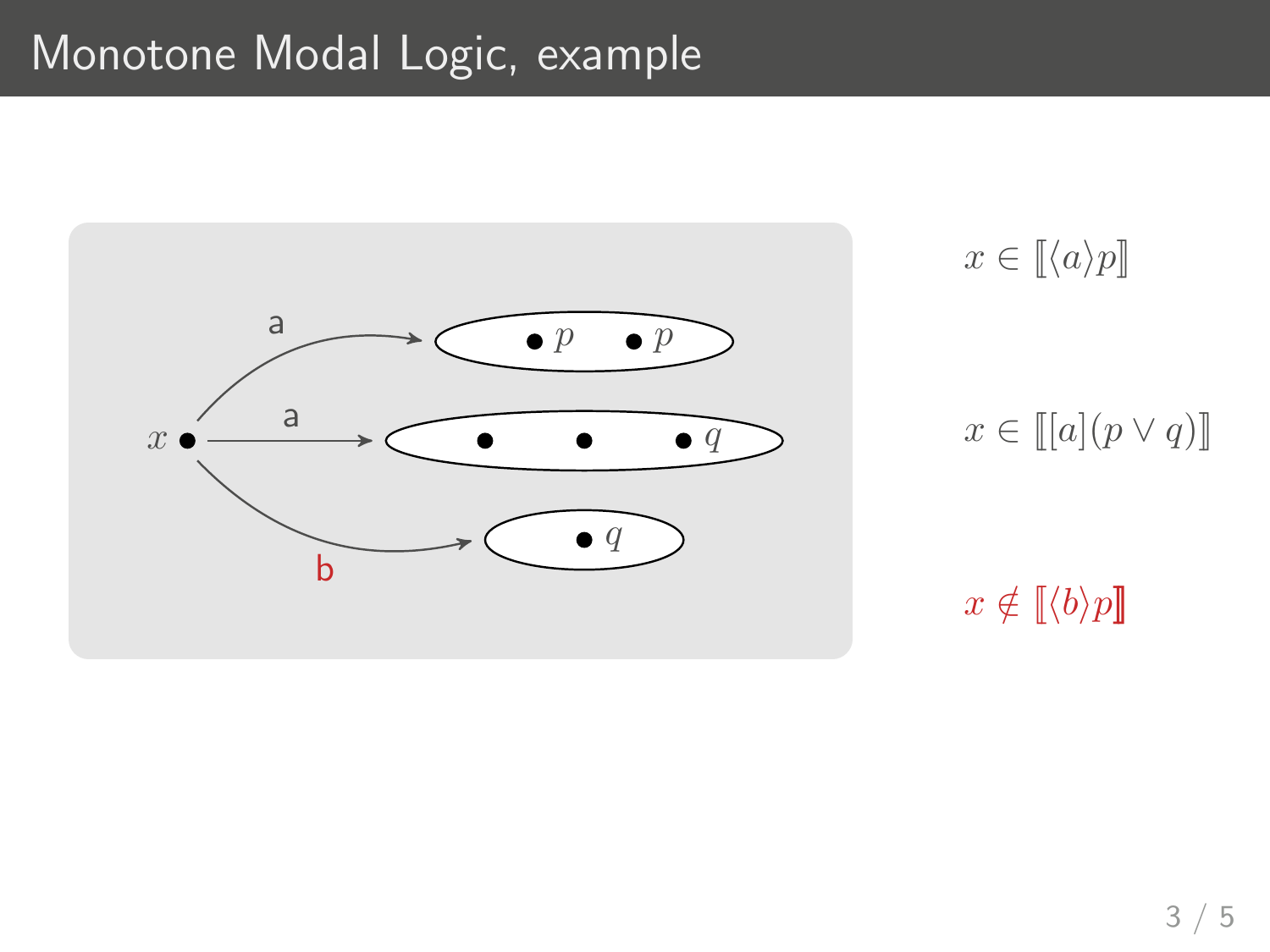

Cannot express e.g. " $p$  holds in every successor state" " $p$  holds in at least one successor state"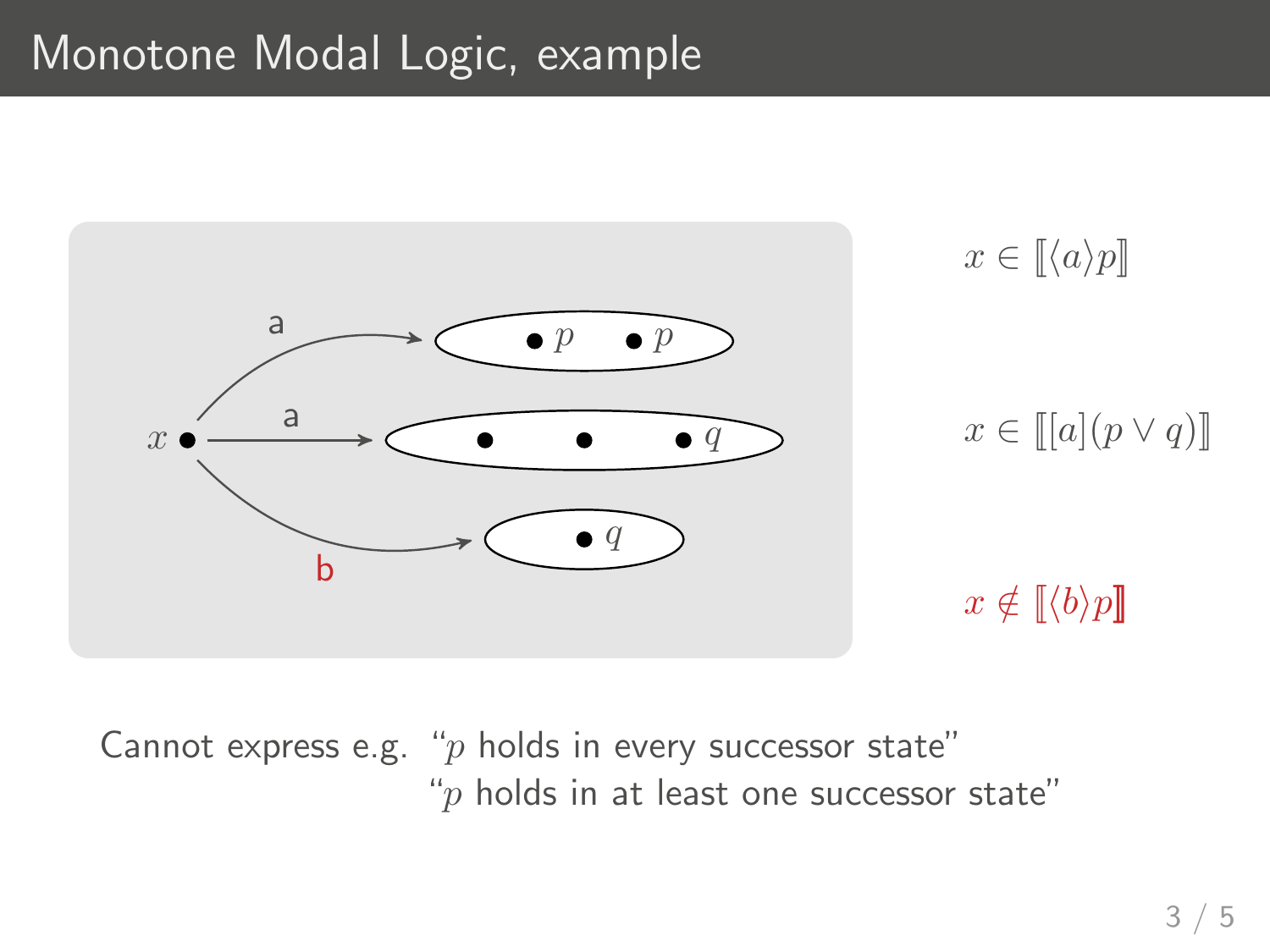#### Main Theorem

The satisfiability problem for the alternation-free monotone  $\mu$ -calculus is NP-complete.

| Proof sketch:         |                   |                                |                   |                                                  |
|-----------------------|-------------------|--------------------------------|-------------------|--------------------------------------------------|
| $\phi$ is satisfiable | $\Leftrightarrow$ | there is<br>tableau for $\phi$ | $\Leftrightarrow$ | Eloise wins<br>satisfiability<br>game for $\phi$ |

Satisfiability games: Two-player Büchi games with polynomial number of Eloise-nodes  $\rightsquigarrow$  NP-algorithm for solving the games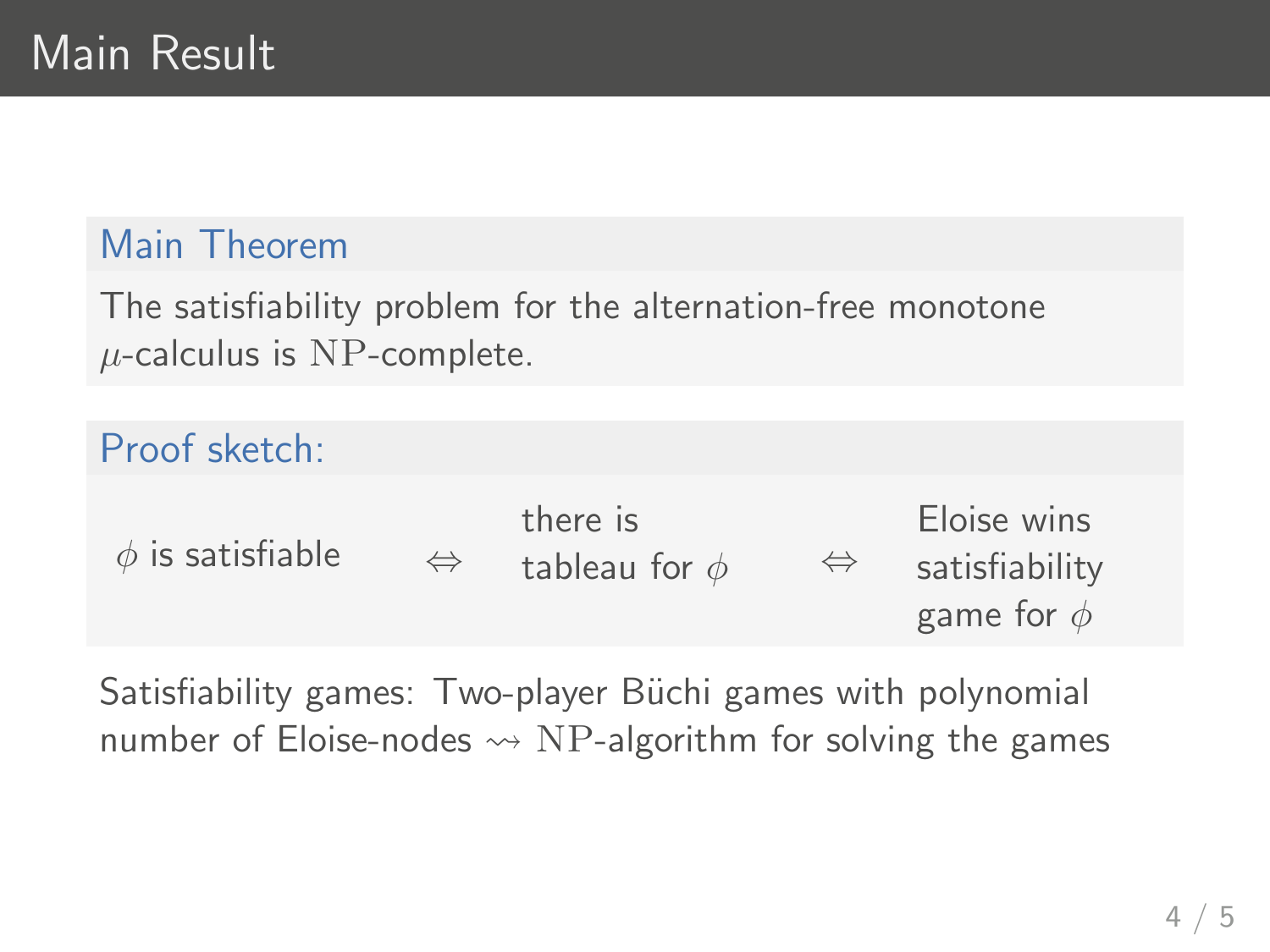Readings:

 $\blacktriangleright$  Epistemic Logic

 $\langle a \rangle \phi$  – "Agent a knows  $\phi$ "

▶ Concurrent PDL (CPDL), Peleg (1987)

 $\langle \alpha \rangle \phi$  – "There is execution of program  $\alpha$  in parallel, nondeterministic system s.t. all end states satisfy  $\phi$ "

Game Logic, Parikh (1983)

 $\langle \alpha \rangle \phi$  – "Player Angel has strategy to achieve  $\phi$  in game  $\alpha$ "